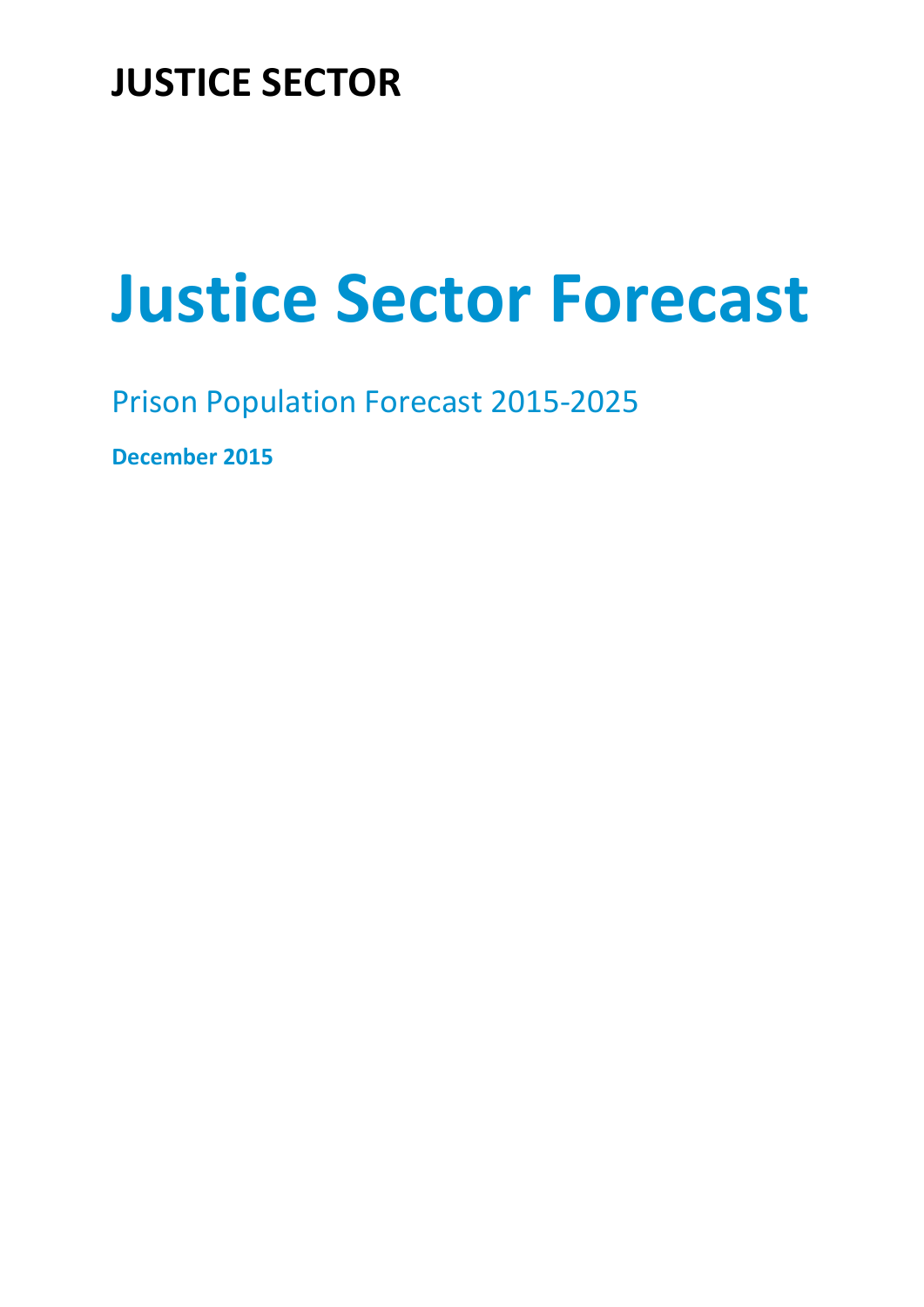2015 © Crown Copyright

ISSN 1179-1446 (online)

#### **Published by the Ministry of Justice**

Although all reasonable steps have been taken to ensure the accuracy of the information contained in this document, the Ministry of Justice disclaims any and all responsibility for any inaccuracy, error, omission, or any other kind of inadequacy, deficiency, or flaw in, or in relation to, the information; and fully excludes any and all liability of any kind to any person or entity that chooses to rely upon the information.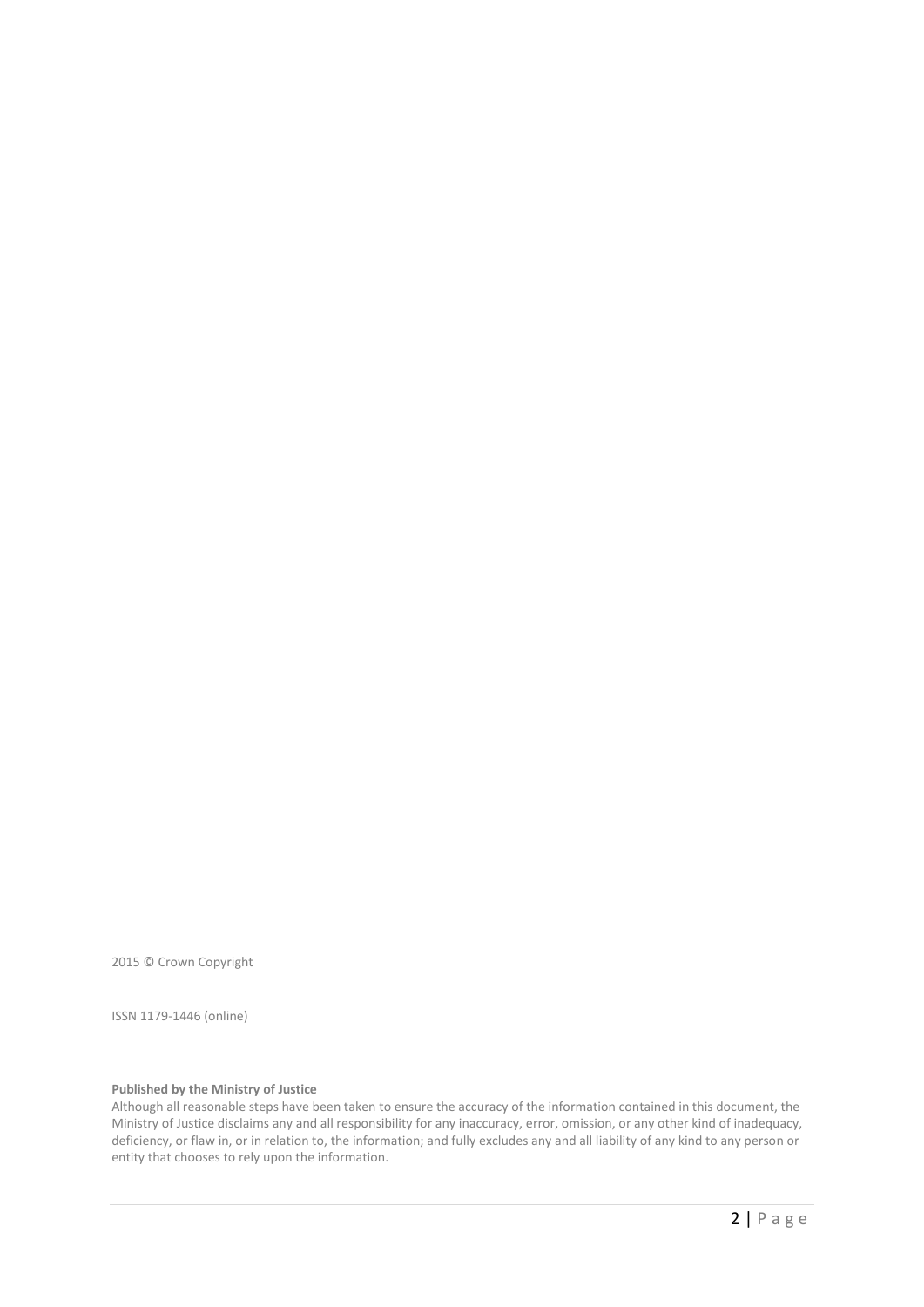# **Contents**

| $\mathbf{4}$ |  |  |  |  |
|--------------|--|--|--|--|
|              |  |  |  |  |
|              |  |  |  |  |
|              |  |  |  |  |
| 5.           |  |  |  |  |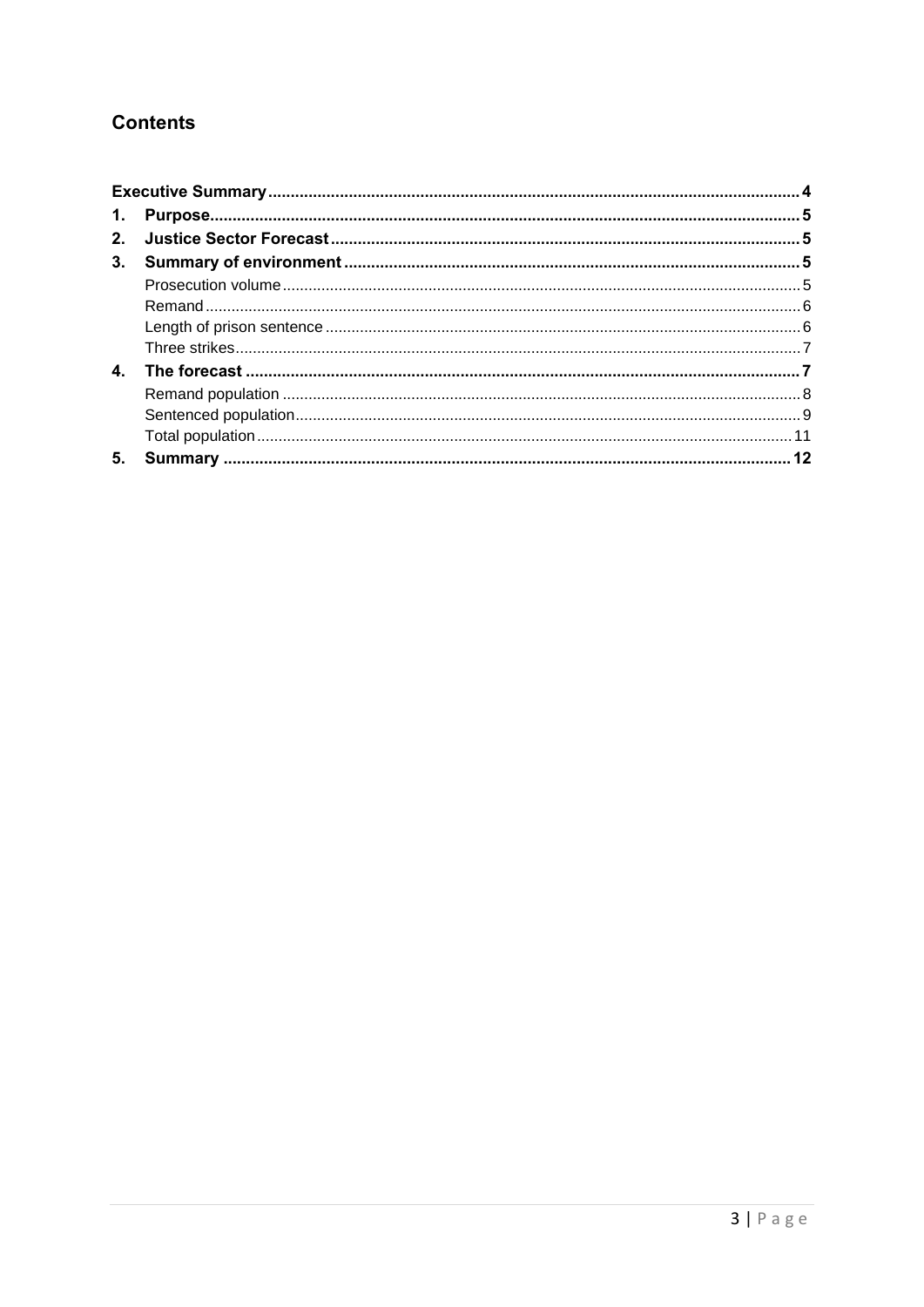# <span id="page-3-0"></span>**Executive Summary**

The general picture in this forecast is an ongoing increase in the total prison muster over the next decade, at a time when prosecutions are expected to remain flat. The overall increase between 2015 and 2025 is expected to be **940 places**.

The increase occurs in both the remand and sentenced populations, with the main increase in remand numbers occurring in the first two years, while the increase in the sentenced population has a greater effect later in the forecast period. The specific population pressures are:

- Prosecution mix: crime continues to fall, but the mix in court is currently more serious than in previous years. This change is expected to account for **150 places**;
- Deported offenders: prison sentences for offenders deported from Australia is expected to account for **100 places**;
- Increase in remand rate: we have assumed a slow increase in remand rate, picking up on the current trend, which reflects increased focus on the bail/remand decision; this is expected to account for **200 places**;
- 'Three strikes': this is expected to account for **240 places**, around 10 of them being for offenders on their third strike;
- Offenders serving life or preventive detention sentences: there are more of these, and they are spending longer incarcerated – this is expected to account for **150 places**;
- Parole deferral: deferring parole hearings until offenders are fully prepared is expected to account for **100 places**.

These changes are discussed in more detail in Section 3 of this report – Summary of Environment. [Figure 1](#page-3-1) below shows the cumulative impact over the ten year forecast period.

<span id="page-3-1"></span>**Figure 1: Cumulative impact of pressures on the prison population**

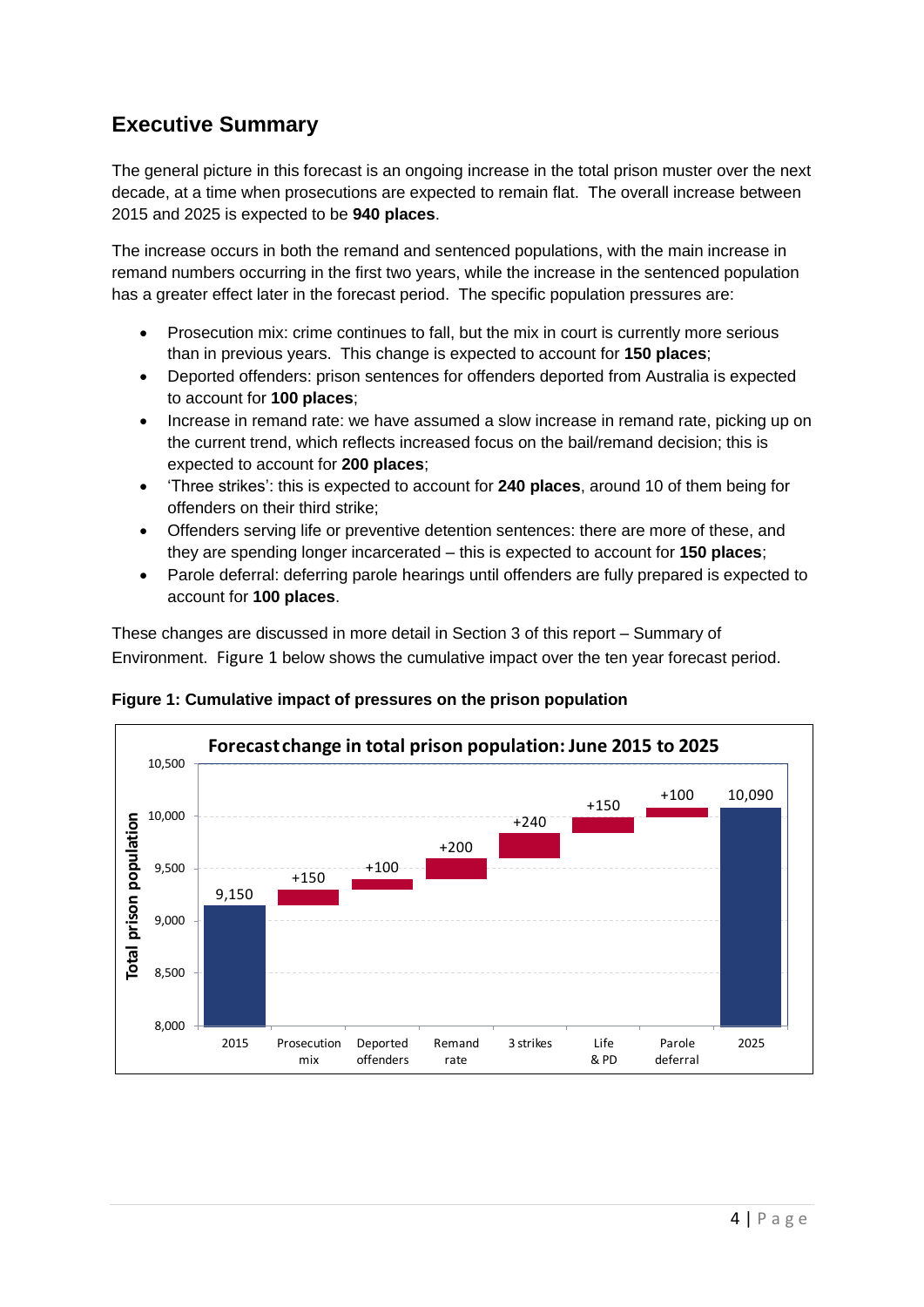# <span id="page-4-0"></span>**1. Purpose**

This component of the Justice Sector Forecast projects those quantities relating to the custodial operations of the Department of Corrections, specifically:

- The remand prison population
- The sentenced prison population

These forecasts cover the period December 2015 to June 2025.

## <span id="page-4-1"></span>**2. Justice Sector Forecast**

The Justice Sector Forecast covers the prison population (remand and sentenced), non-custodial sentences, legal aid expenditure, Crown Law case numbers, and court-imposed fines, amongst other things. Each major component is published in its own forecast at a different point in the year, and over the course of a year all components of the forecast are updated.

The next prison forecast will appear in or around December 2016. This timetable may be adjusted if there is a need to accommodate new legislative or operational initiatives.

### <span id="page-4-2"></span>**3. Summary of environment**

The forecast has been prepared following the usual approach, looking at trends in prosecutions, in how those prosecutions are resolved, and in how the resulting sentences are applied. Assumptions about the future behaviour of these are made on the basis of what we know of future legislative and operational change. We include estimates of legislative impact where available, but will also anticipate some impact from forthcoming changes that are strongly indicated, but where timescale and impact are less defined. These quantities are necessarily more speculative. We also accommodate knowledge of longer-term historical behaviour of relevant quantities.

There are several key assumptions, as outlined below.

#### <span id="page-4-3"></span>**Prosecution volume**

The first is the number of cases prosecuted. This is not the same as the level of crime. Many quantities in the forecast are dependent on how the system chooses to deal with crime, rather than the amount of crime dealt with. This is particularly clear when we consider the Policing Excellence initiative that was started in 2009. This initiative included a decision to use formal warnings wherever appropriate, reversing a policy of using prosecution more extensively to deal with offending. As a result the numbers of cases in the system has dropped in the course of the initiative.

There has also been a fall in recorded crime. This fall began before the Policing Excellence initiative, and has continued throughout its operation. The reasons behind the fall are not well understood, but falls in recorded crime have also been observed across a wide range of countries, including the USA, Australia and the United Kingdom. The total impact on prosecution volumes of both the fall in recorded crime and Policing Excellence is around one-third, taking prosecution numbers back to levels not seen since the 1990s.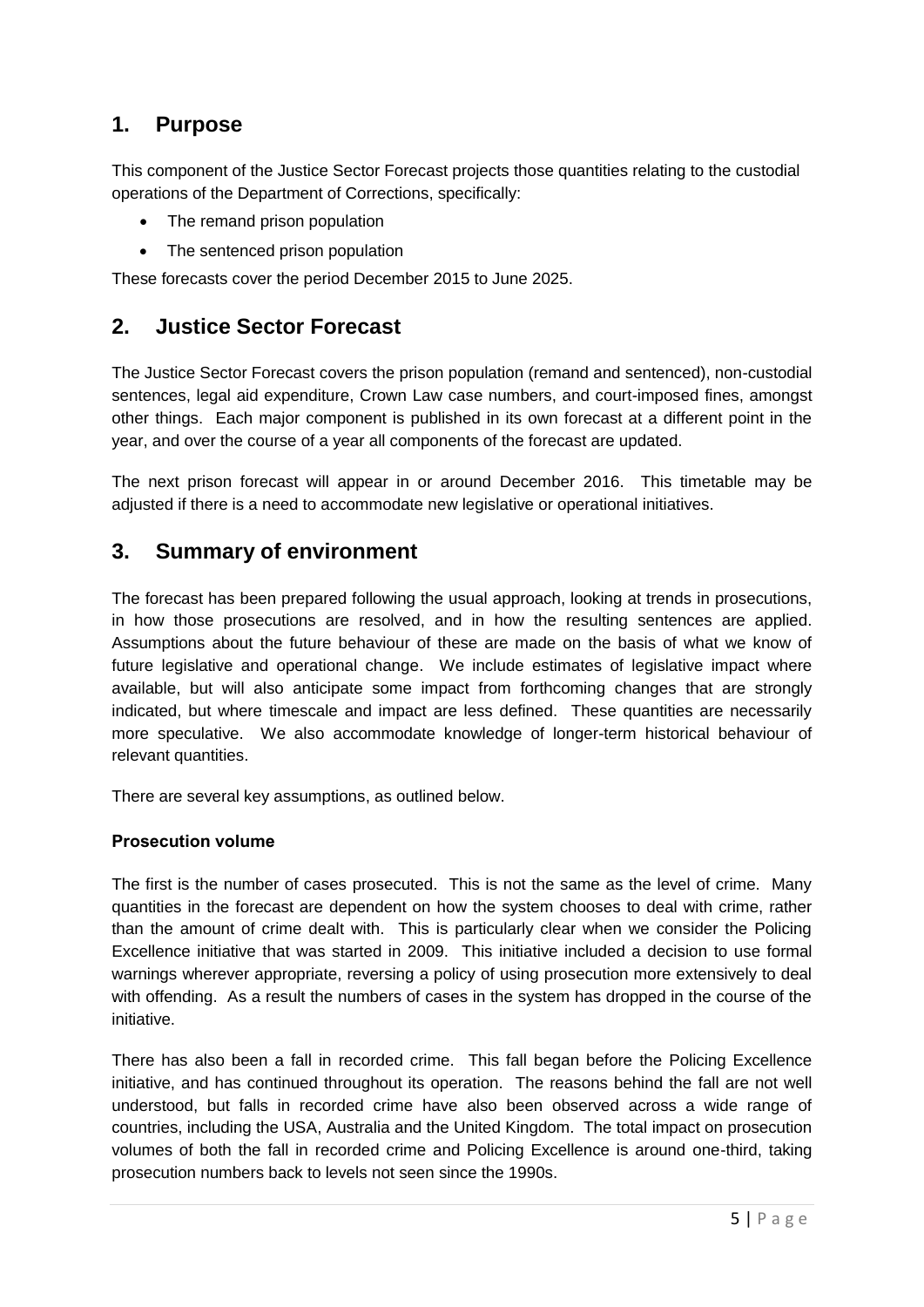Crime continues to fall, but recently the number of prosecutions has risen slightly. The increase is not large and is around the scale of inter-year variability that was seen in the early years of the century. The mix of crimes prosecuted has changed, however; a greater proportion of prosecutions are for more serious offences. Again, the change is not large but it has an effect on the flow of cases through the system.

A further source of additional prosecutions is expected to be the behaviour of New Zealand citizens with criminal records being deported from Australia. Deportation of serious offenders has always occurred, but the threshold has recently been lowered and increased numbers of deportees are expected from 2015. We have included an additional number of prison beds as a consequence.

#### <span id="page-5-0"></span>**Remand**

The next key assumptions are specific to the remand population. They are the numbers starting a period of remand in custody, and the length of time spent on remand in custody. In recent years, the numbers starting remand have shown a consistent decline, and last year's forecast projected that to level off in line with overall prosecution trends.

This did not happen. Instead, there has been an increase in the number of starts on remand. Consequently, the remand population has reached record levels, although the number of starts is still no higher than the peak level seen in 2008.

There are a number of pressures behind the change in trend, each individually small, but all acting in the same direction. The Bail Amendment Act that came into force in September 2013<sup>1</sup> reversed the presumption of bail for offenders charged with one of a number of the most serious offences and who already had a conviction for a similar offence, and also for some other categories of offenders (such as 17-19-year-olds who already had served a prison sentence).

What we have seen is an increase in the use of remand across a range of offending, including some of the offending specified in the Act, but also for less serious offending such as offences against justice and fraud. It seems likely that, despite its tight focus, the Act has been interpreted as a suggestion to be more rigorous in determining overall eligibility for bail. It is unclear whether this change has been fully worked through. We have chosen to increase the remand rate over the first two years of the forecast, adopting a remand rate that increases for a couple of years until it stabilises at 9.3%. For comparison, the average remand rate between 2004 and 2010 was 7%.

There has been an increase in time on custodial remand over the past year, as a result of a number of changes to procedures involving the bail decision. In particular a change at the end of 2014 has increased the number of people in custodial remand awaiting restorative justice processes. We have adjusted our remand times upward to reflect this.

#### <span id="page-5-1"></span>**Length of prison sentence**

1

Imposed prison sentence lengths change relatively slowly. For this forecast we have assumed level trends at current levels for both average imposed sentences of two years or less, and

<sup>&</sup>lt;sup>1</sup> See<http://www.legislation.govt.nz/act/public/2013/0066/latest/whole.html>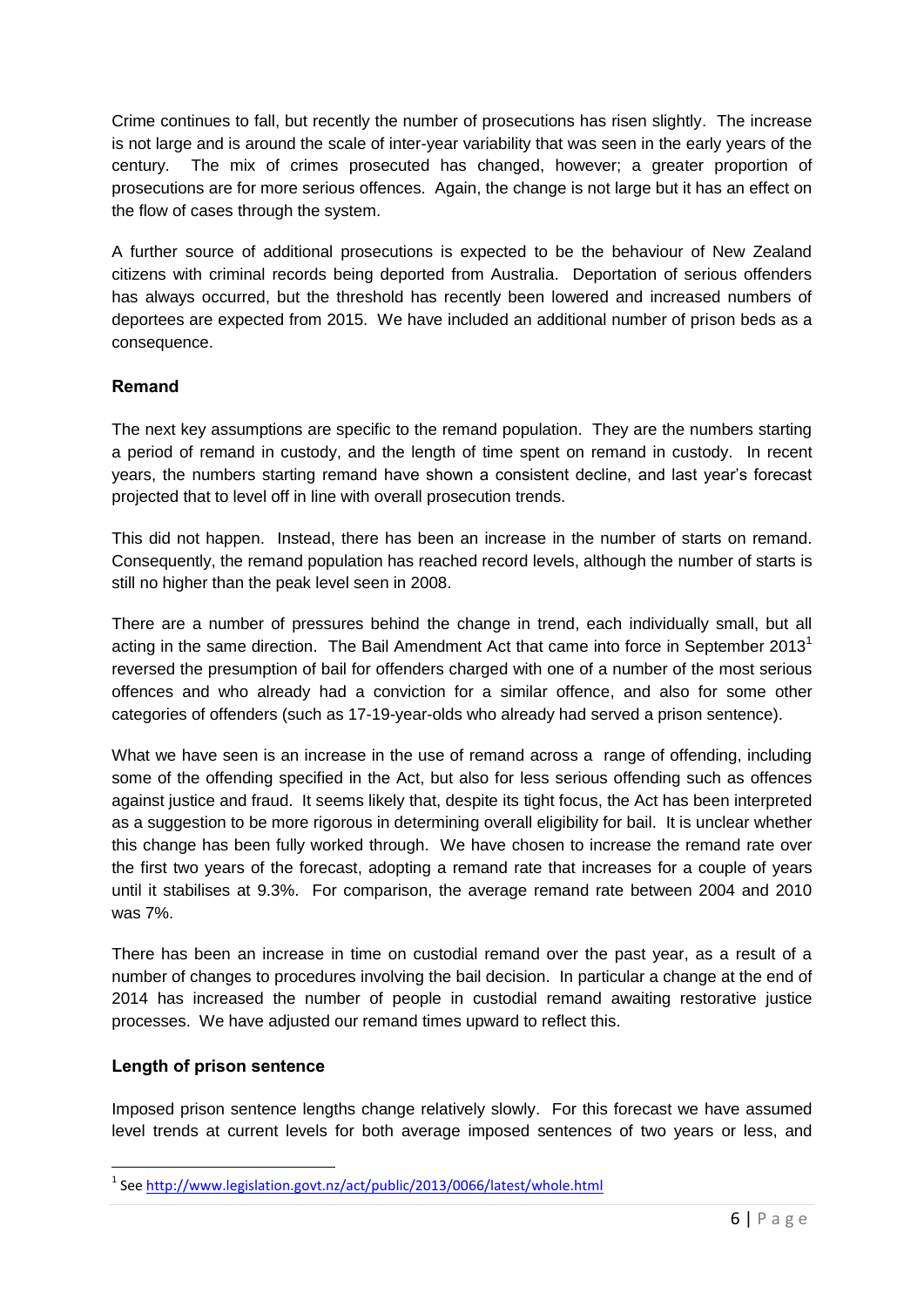average imposed sentences of greater than two years. A more significant impact comes because, for prison sentences of greater than two years, we have to accommodate the decisions of the New Zealand Parole Board. Offenders given sentences of this length must be considered for parole after serving one third of their sentence unless a longer minimum non-parole period has been imposed by the court. Their release is governed by the decision of the Parole Board, which frequently decides to hold them in for a longer period. The proportion of imposed sentence served by these offenders has continued to rise and we have adopted an assumption that assumes a further limited increase. In particular this year new legislation covering the deferral of parole hearings for prisoners deemed not ready at the appointed time seems likely to increase prison time for longer-term offenders.

#### <span id="page-6-0"></span>**Three strikes**

A final consideration is the impact of the Sentencing and Parole Reform Act 2010, commonly known as the 'three strikes' law. This came into effect in June 2010, and is concerned with a specific list of serious offences<sup>2</sup>. A conviction for one of these earns a first warning. A later conviction for an offence on the list earns a final warning, and any imposed prison sentence is served without parole. A third offence leads to a prison sentence at the maximum tariff for the charge, again served without parole.

Analysis has been undertaken to estimate the impact of this policy now that a number of final warnings have been issued. Clearly it will take some time after June 2010 for there to be a discernible impact: offenders must commit an offence, be prosecuted and serve the sentence given with the first warning; then they must commit a further offence, be prosecuted, and serve a proportion of their second sentence before they contribute any addition to the sentenced prison population by serving that part of their second sentence they would otherwise have served on parole. The impact of third strikes is even further removed. Last year's forecast included an allowance for this factor, but we have waited for a sufficiency of second strikes to occur under the new regime before attempting to calculate a more precise estimate of the impact.

Between June 2010 and October 2015, there have been 104 second strikes and no third strikes<sup>3</sup>. We have looked at historic offending to estimate the time between 'strikeable' offences, and applied this to the current incidence of such offending to estimate how quickly the additional impact will be felt. The current number of second strikes is below our original expectations (although first strikes are at the expected level). As a result we have rolled over our assumption from last year at the same level. Third strikes will not have a large impact in the current forecast period (perhaps 10 places at most), but second strikes may account for around 230 extra prison places by 2025.

# <span id="page-6-1"></span>**4. The forecast**

In the following sections we cover the remand, sentenced and total prison populations in turn. The 2015 forecast is compared with the 2014 forecast, and the differences between them are summarised briefly. A key change compared to previous reports is that the graphs now show only the maximum population in a given fiscal year. A level of seasonal detail is useful in a short-

 2 See<http://www.legislation.govt.nz/act/public/2002/0009/latest/DLM3023002.html#DLM3023002>

<sup>&</sup>lt;sup>3</sup> See<http://www.justice.govt.nz/courts/district-court/sentencing-and-parole-reform-act-2010>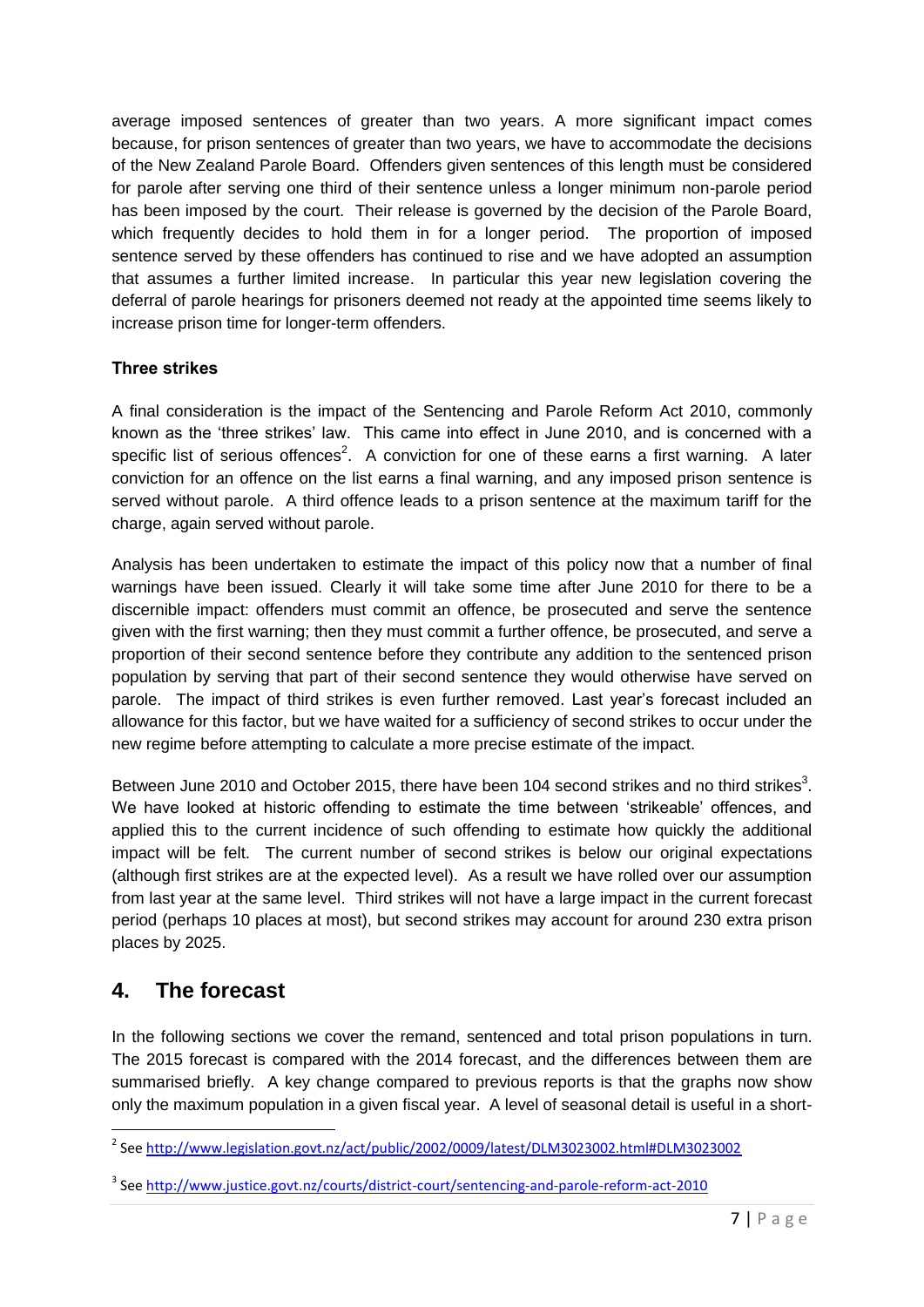term forecast, which we now produce quarterly, but in a 10-year forecast such as this the trend is more simply captured in the maximum value.

#### <span id="page-7-0"></span>**Remand population**

[Table 1](#page-7-1) and [Figure 2](#page-8-1) show the remand prison population and the forecasts for 2014 and 2015. All population figures are for the maximum number of remand prisoners in the relevant fiscal year.

|                        | <b>Remand population</b>     |                         |                                     |  |
|------------------------|------------------------------|-------------------------|-------------------------------------|--|
| <b>Fiscal</b><br>ye ar | <b>Population</b><br>maximum | <b>Annual</b><br>change | <b>Compared to</b><br>2014 forecast |  |
| 2014-2015<br>(actual)  | 2,223                        | 19.3%                   | 12.9%                               |  |
| 2015-2016              | 2,425                        | 9.1%                    | 25.3%                               |  |
| 2016-2017              | 2,463                        | 1.6%                    | 26.4%                               |  |
| 2017-2018              | 2,539                        | 3.1%                    | 29.5%                               |  |
| 2018-2019              | 2,517                        | $-0.9%$                 | 28.6%                               |  |
| 2019-2020              | 2,503                        | $-0.5%$                 | 29.6%                               |  |
| 2020-2021              | 2,521                        | 0.7%                    | 28.9%                               |  |
| 2021-2022              | 2,535                        | 0.6%                    | 29.2%                               |  |
| 2022-2023              | 2,535                        | 0.0%                    | 29.2%                               |  |
| 2023-2024              | 2,513                        | $-0.9%$                 | 29.9%                               |  |
| 2024-2025              | 2,534                        | 0.8%                    | n/a                                 |  |

#### <span id="page-7-1"></span>**Table 1: Remand prison population**

What we have seen in 2015 is an increase in the use of remand across a wide range of offending, including some of the offending specified in the Bail Amendment Act, but also for less serious offending such as offences against justice and fraud. The result has been a rise in the proportion of prosecuted people being remanded in custody even though the number of prosecutions has remained essentially flat.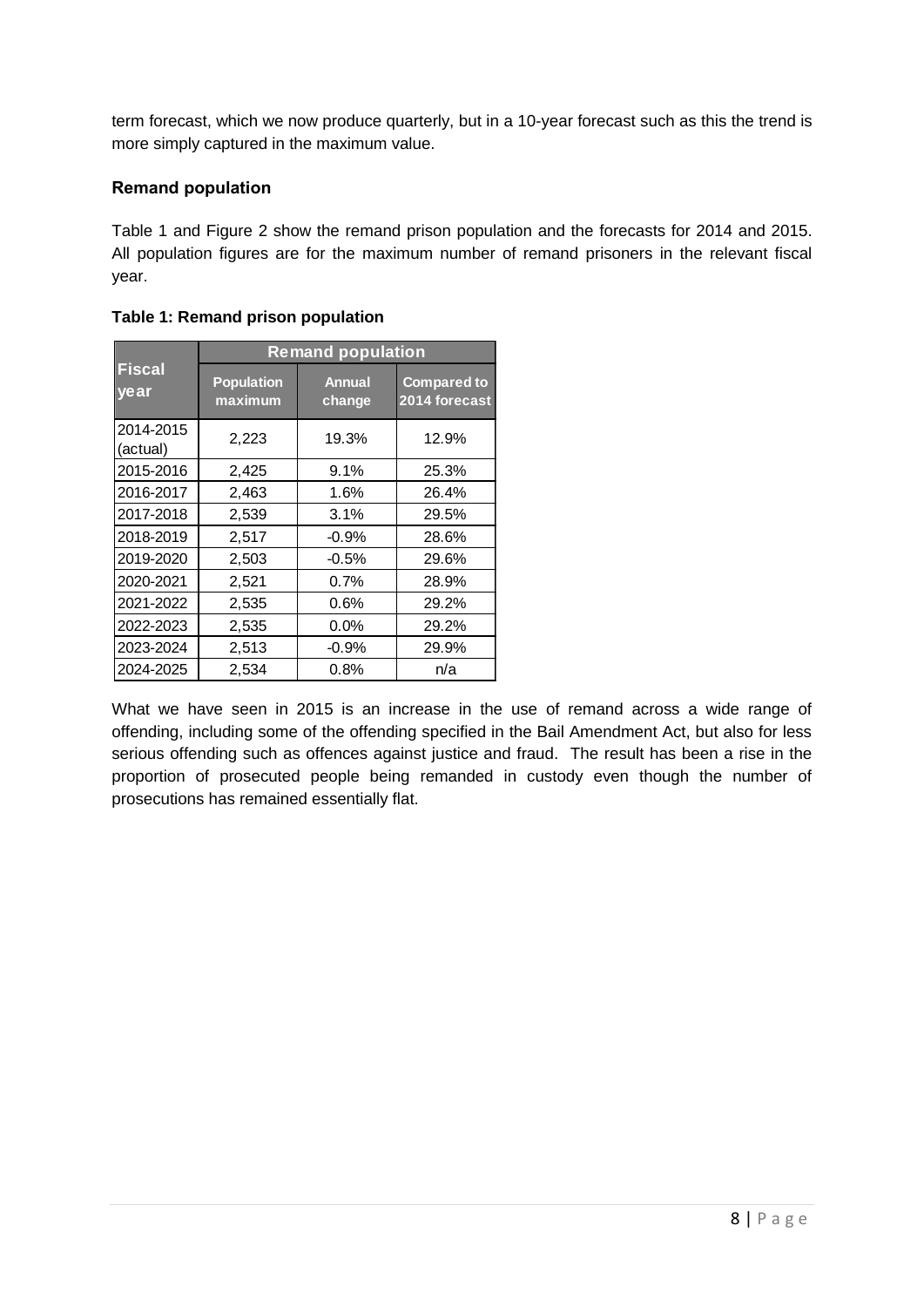<span id="page-8-1"></span>



The differences between 2014 and 2015 are substantial, with the new remand forecast being nearly 30% higher than its predecessor.

#### <span id="page-8-0"></span>**Sentenced population**

[Table 2](#page-9-0) and [Figure 3](#page-9-1) show the sentenced prison population, and the forecasts for 2014 and 2015. All population figures are for the maximum number of sentenced prisoners in the relevant fiscal year.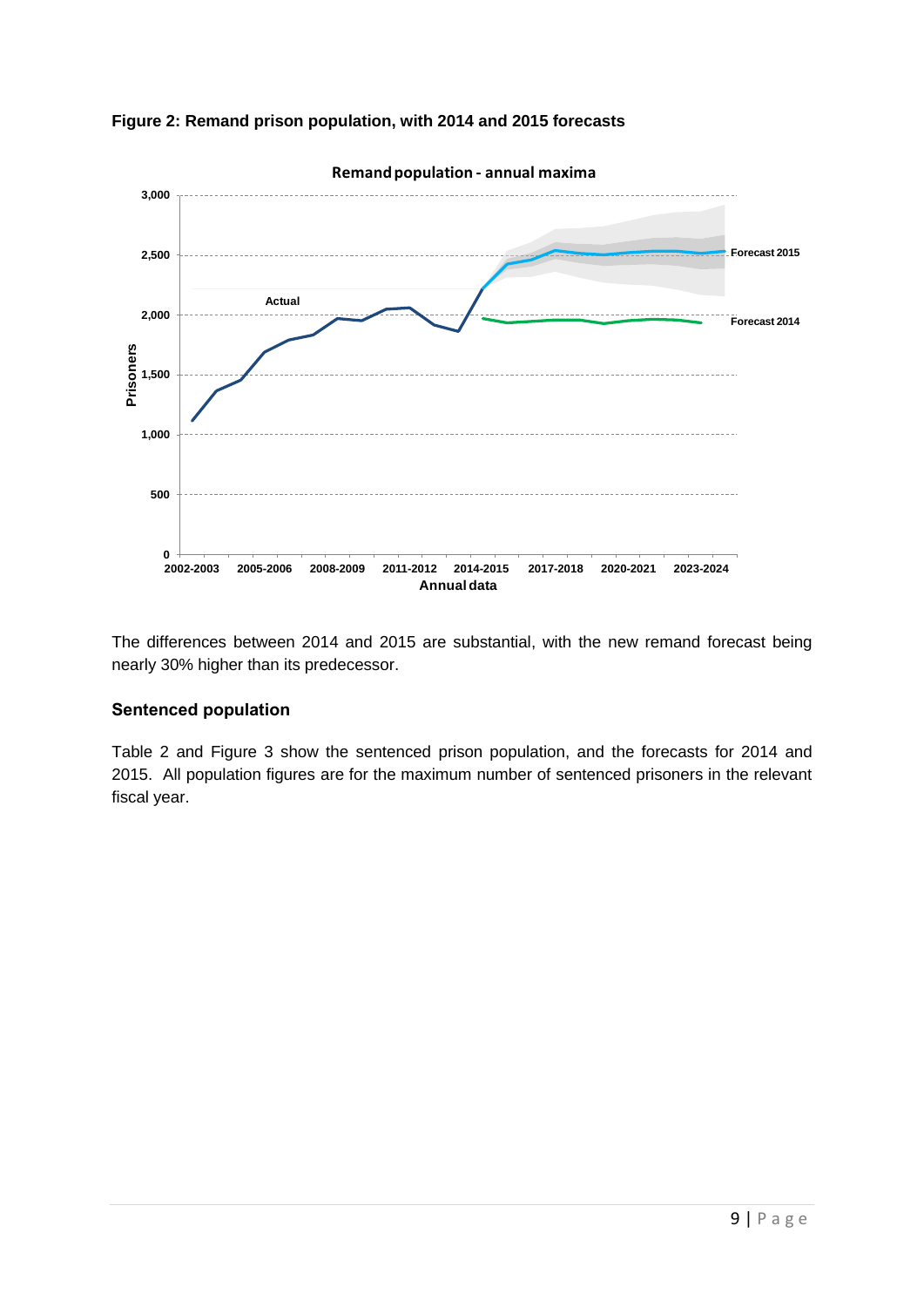|                       | <b>Sentenced population</b>  |                         |                                     |  |
|-----------------------|------------------------------|-------------------------|-------------------------------------|--|
| <b>Fiscal</b><br>year | <b>Population</b><br>maximum | <b>Annual</b><br>change | <b>Compared to</b><br>2014 forecast |  |
| 2014-2015<br>(actual) | 6,920                        | $-0.6%$                 | 0.2%                                |  |
| 2015-2016             | 6,903                        | $-0.2%$                 | $0.0\%$                             |  |
| 2016-2017             | 7,096                        | 2.8%                    | 0.7%                                |  |
| 2017-2018             | 7,177                        | 1.1%                    | 2.0%                                |  |
| 2018-2019             | 7,275                        | 1.4%                    | 2.4%                                |  |
| 2019-2020             | 7,319                        | $0.6\%$                 | 2.6%                                |  |
| 2020-2021             | 7,327                        | $0.1\%$                 | 2.3%                                |  |
| 2021-2022             | 7,399                        | 1.0%                    | $2.7\%$                             |  |
| 2022-2023             | 7,478                        | 1.1%                    | 3.6%                                |  |
| 2023-2024             | 7,561                        | 1.1%                    | 4.3%                                |  |
| 2024-2025             | 7,605                        | 0.6%                    | n/a                                 |  |

<span id="page-9-0"></span>**Table 2: Sentenced prison population**

<span id="page-9-1"></span>



#### **Sentenced population - annual maxima**

The main features of this forecast occur later in the forecast period. This is when the impact of offenders serving their 'second strike' sentence under the Sentencing and Parole Reform Act 2010 begins to have a significant effect: their numbers are expected to reach around 230 by 2025, by which time there will also be perhaps 10 prisoners with a third strike. The 2015 forecast diverges further from its predecessor as a result of changes in parole arrangements, and there will also be a number of prisoners who are among deportees from Australia under the new regulations now in place there.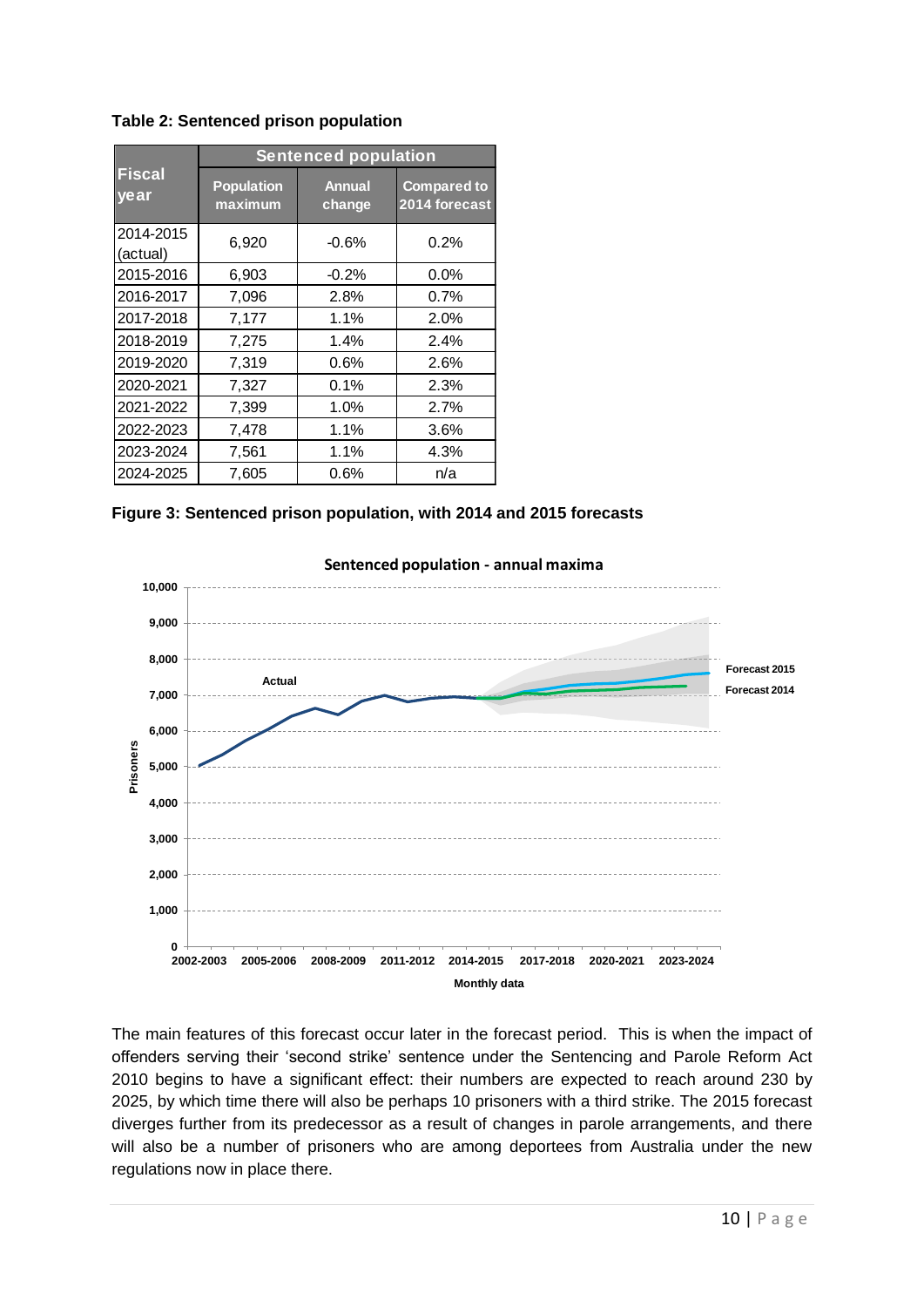In addition, both the 2014 and 2015 forecasts include an upward trend in the number of prisoners serving a Life or Preventive Detention sentence in prison.

#### <span id="page-10-0"></span>**Total population**

<span id="page-10-1"></span>[Table 3](#page-10-1) and [Figure 4](#page-11-1) show the total prison population, and the forecasts for 2014 and 2015. All population figures are for the maximum number of prisoners in the relevant fiscal year.

|                       | <b>Total population</b>      |                         |                                     |  |
|-----------------------|------------------------------|-------------------------|-------------------------------------|--|
| <b>Fiscal</b><br>year | <b>Population</b><br>maximum | <b>Annual</b><br>change | <b>Compared to</b><br>2014 forecast |  |
| 2014-2015<br>(actual) | 8,942                        | 3.6%                    | 2.0%                                |  |
| 2015-2016             | 9,253                        | 3.5%                    | 6.0%                                |  |
| 2016-2017             | 9,437                        | 2.0%                    | 7.2%                                |  |
| 2017-2018             | 9,627                        | 2.0%                    | 8.8%                                |  |
| 2018-2019             | 9,729                        | 1.1%                    | 9.1%                                |  |
| 2019-2020             | 9,785                        | 0.6%                    | $9.7\%$                             |  |
| 2020-2021             | 9,795                        | 0.1%                    | 9.1%                                |  |
| 2021-2022             | 9,865                        | $0.7\%$                 | 9.4%                                |  |
| 2022-2023             | 9,947                        | $0.8\%$                 | 10.0%                               |  |
| 2023-2024             | 10,035                       | 0.9%                    | 11.0%                               |  |
| 2024-2025             | 10,088                       | $0.5\%$                 | n/a                                 |  |

**Table 3: Total prison population**

The underlying trend in the 2015 forecast of the total prison population shows an ongoing increase. The increase in the earlier years is due to increases in the remand population arising from greater use of custodial remand on an effectively flat number of prosecutions.

The later steady increase from 2018 onwards is not due to any significant change in numbers of sentenced prisoners in the system. Rather it is due to the increasing impact of offenders sentenced to serve time without parole under the 'three strikes' legislation, changes in parole procedures, with a small contribution from anticipated numbers of prisoners among offenders deported by Australia.